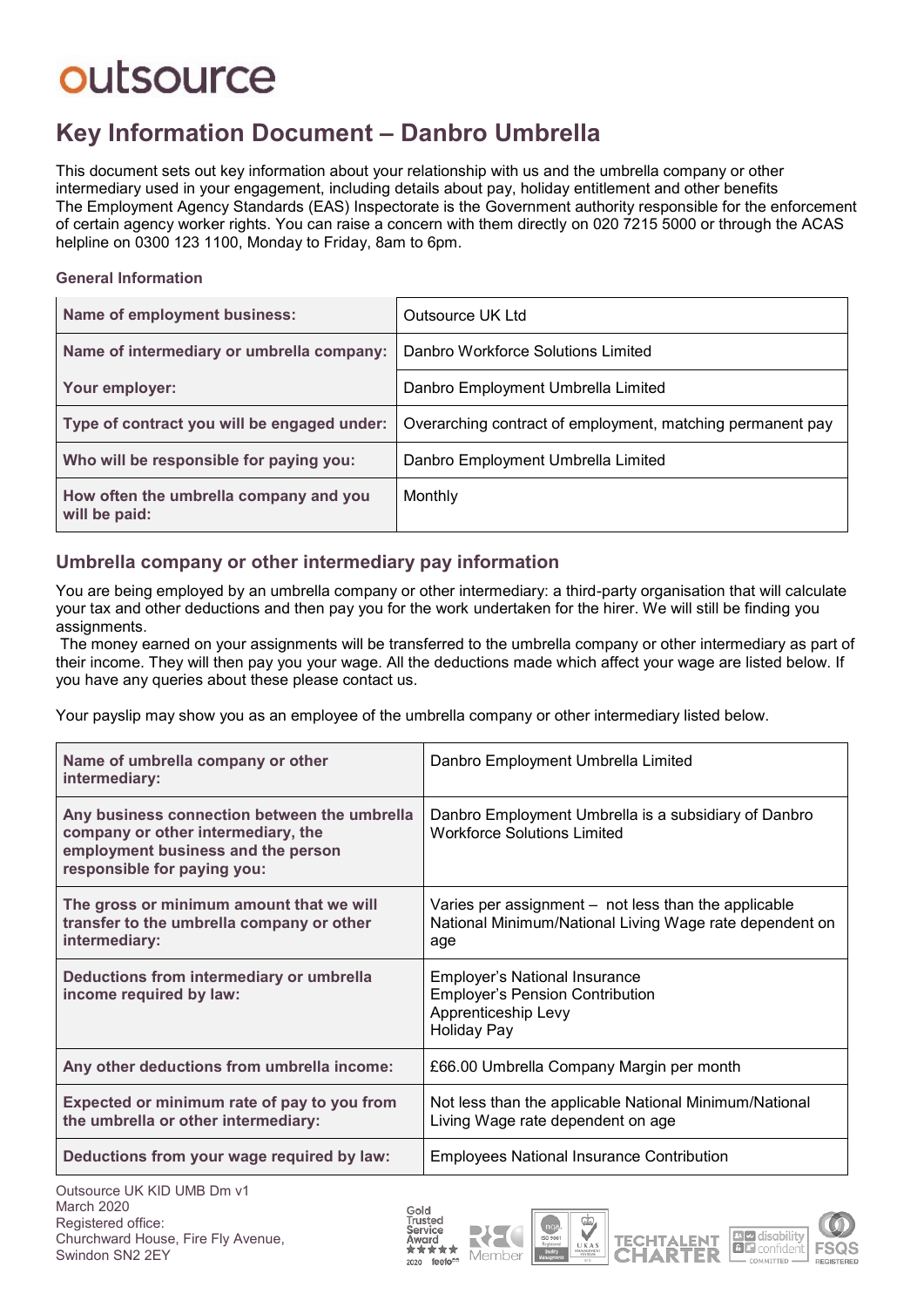|                                                        | Income Tax<br><b>Employee Pension Contribution</b><br>If relevant - student or postgraduate loan deductions<br>If relevant - earnings attachment orders                                                                                                                                                                                                                                                                                           |  |  |
|--------------------------------------------------------|---------------------------------------------------------------------------------------------------------------------------------------------------------------------------------------------------------------------------------------------------------------------------------------------------------------------------------------------------------------------------------------------------------------------------------------------------|--|--|
| Any other deductions or costs taken from your<br>wage: | If chargeable expenses are processed, net pay deduction<br>of £5<br>If requested by the contractor we make a charge for<br>CHAPS payments, early payments or international<br>payments all as a deduction from net pay<br>Where we have provided an advance payment, or are<br>recovering an overpayment, these deductions are taken<br>from net pay                                                                                              |  |  |
| Any fees for goods or services:                        | No                                                                                                                                                                                                                                                                                                                                                                                                                                                |  |  |
| <b>Holiday entitlement and pay:</b>                    | Holiday Pay is calculated at statutory minimum of 28 days'<br>a year or 12.07% and paid with every payment                                                                                                                                                                                                                                                                                                                                        |  |  |
| <b>Additional benefits:</b>                            | Where the margin retained is £66 and/or the hourly rate of<br>pay is more than £12 we offer the contractor the option of<br>BUPA Cashplan membership for which there is no<br>additional charge.<br>Contractors are by default covered by our group insurance<br>policy with cover levels as follows subject to some<br>exclusions in certain professions or high risk industries<br>£10M employer's liability<br>£5M public & products liability |  |  |

#### **Example pay:**

|                                                                                                                       | Umbrella or other<br>intermediary fees                                                                       | <b>Worker fees</b>                                                                                                                |
|-----------------------------------------------------------------------------------------------------------------------|--------------------------------------------------------------------------------------------------------------|-----------------------------------------------------------------------------------------------------------------------------------|
| The gross or minimum amount that we will<br>transfer to the umbrella company or other<br>intermediary:                | £2437.5                                                                                                      |                                                                                                                                   |
| Deductions that we will make to the gross<br>amount paid to the umbrella or other<br>intermediary required by law:    | Employers $NI = £191.46$<br><b>Employer Pension</b><br>Contribution = £47.98<br>Apprenticeship Levy = £10.67 |                                                                                                                                   |
| Any other deductions that we will make to the<br>gross amount paid to the umbrella or other<br>intermediary's income: | Employer Margin = $£66$                                                                                      |                                                                                                                                   |
| Example rate of pay to you from the umbrella<br>or other intermediary:                                                |                                                                                                              | Gross Taxable Pay = £2121.39<br>(£1892.91 + £228.48 Holiday<br>pay)                                                               |
| Deductions from your pay required by law:                                                                             |                                                                                                              | Income Tax = £199.93<br><b>Employees National Insurance</b><br>$=$ £159.53<br><b>Employee Pensions</b><br>Contribution = $£80.07$ |







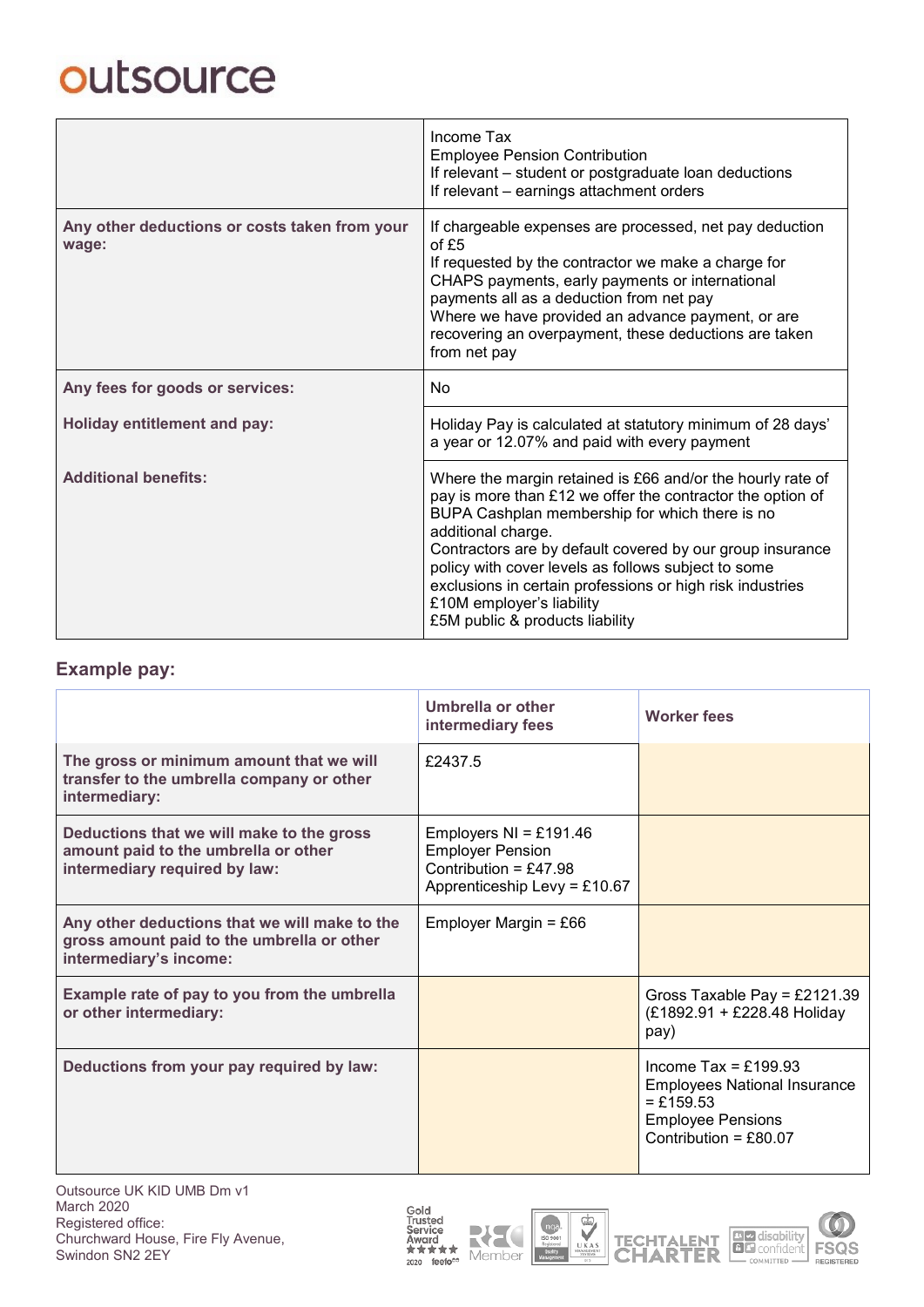| Any other deductions or costs taken from your<br>pay: | None in this example                                                                                                  |
|-------------------------------------------------------|-----------------------------------------------------------------------------------------------------------------------|
| Any fees for goods or services:                       | None in this example                                                                                                  |
| Example net take home pay:                            | £1809.91<br>(Includes Employers Pension<br>Contribution £47.98 &<br><b>Employees' Pension</b><br>Contribution £80.07) |

#### **Conduct Regulations opt-out**

If you are supplied via an umbrella company or other intermediary, then both parties can opt out of being covered by the Conduct of Employment Agencies and Employment Businesses Regulations 2003 (the Conduct Regulations).

The opt-out must be given in writing to the employment business by both the umbrella or other intermediary and the person being supplied to do the work. The employment business cannot encourage you to do this and it must be your own decision.

This document is for information only and does not qualify as an agreement for opting out of the Conduct Regulations.